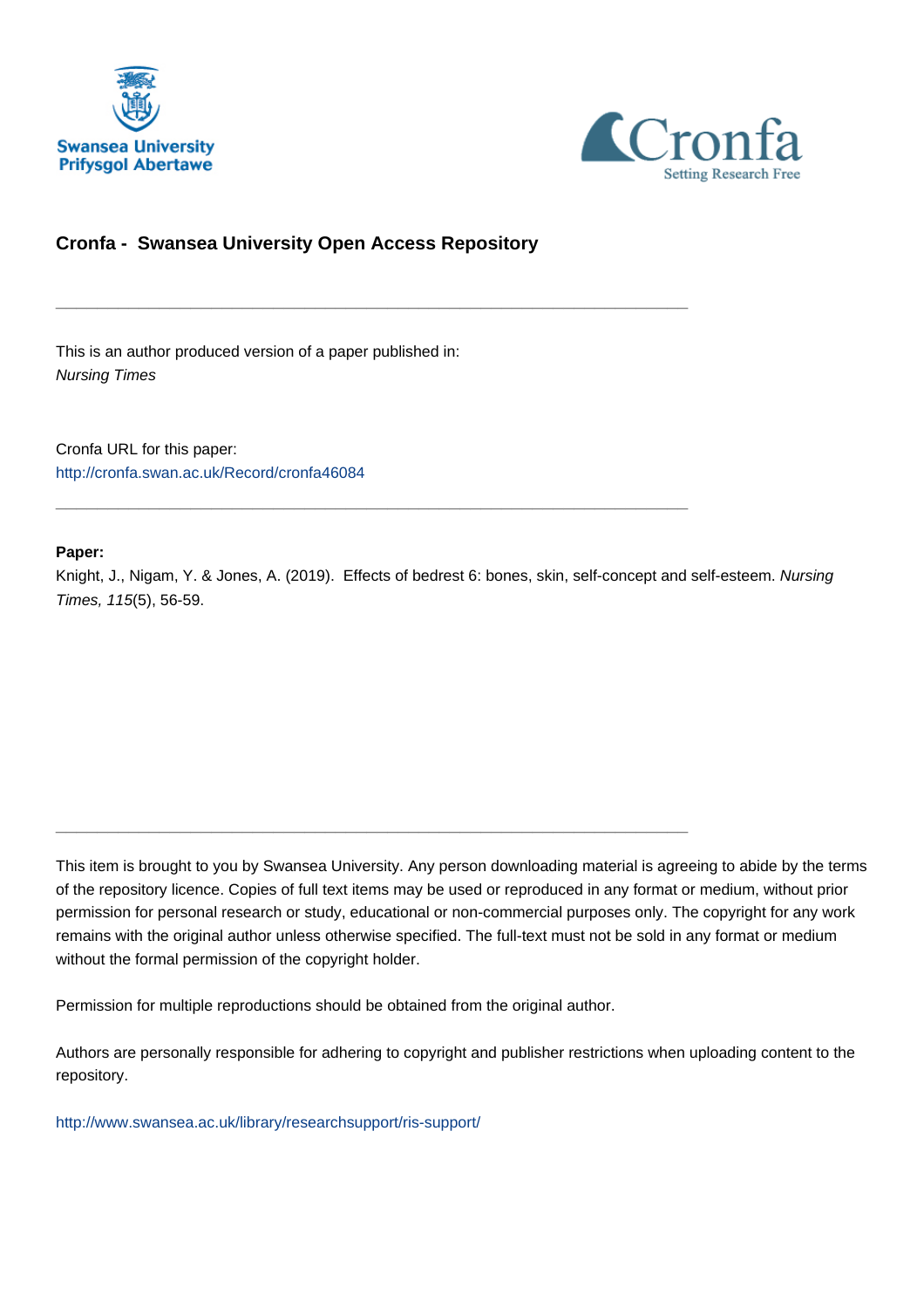## Clinical Practice Systems of life **Bedrest**

**Keywords** Demineralisation/Body image/Osteoporosis/Pressure ulcer

**This article has been double-blind peer reviewed**

## In this article...

- Effects of prolonged bedrest on bones, skin and self-concept
- Pathophysiology of disuse osteoporosis and pressure ulcers
- Bedrest-induced alterations to body image, self-concept and self-esteem

# **Effects of bedrest 6: bones, skin, self-concept and self-esteem**

## Key points

**Immobility may lead to reduced bone mass and density, bone demineralisation and bone loss** 

**Patients confined to bed are at increased risk of kidney stones and disuse osteoporosis** 

**Prolonged pressure on skin over bony prominences may lead to pressure ulcers**

**Pressure ulcers can be prevented by position changes, skin care, risk factor assessment and observation**

**Bedrest alters body function and appearance, so it influences patients' self-concept**

**Authors** John Knight is associate professor in biomedical science; Yamni Nigam is professor in biomedical science; both at the College of Human Health and Science, Swansea University. Aled Jones is reader in patient safety and healthcare quality at Cardiff University.

**Abstract** Although some patients require bedrest to recover from an illness or surgery, prolonged immobility has detrimental effects on the systems of the body. This article – the sixth and last in a series exploring the harmful consequences of bedrest on body and mind – describes how prolonged bedrest and immobility affect the bones, skin and self-concept.

**Citation** Knight J et al (2019) Effects of bedrest 6: bones, skin, self-concept and self-esteem. *Nursing Times;* 115: 5, 56-59.

edrest is often necessary to<br>
recover from injury or disease<br>
but prolonged immobility is<br>
detrimental to all major organs<br>
and human body systems. This is the final recover from injury or disease but prolonged immobility is detrimental to all major organs article in our six-part series on the harmful effects of bedrest. It discusses how bedrest may affect bones and skin, increasing the risk of hypercalcaemia, kidney stones, disuse osteoporosis and pressure ulcers. It also explores how bedrest may lower selfesteem and alter patients' self-concept.

#### **Effects on bone**

The two primary functions of bones are to mechanically support tissues and muscles, and maintain mineral homoeostasis by acting as a reservoir of calcium, phosphorous and magnesium salts (VanPutte et al, 2017). In the skeleton, most of the calcium and phosphorus is present in the form of crystals of hydroxyapatite, the deposition and orientation of which are influenced by mechanical stresses on the bone (Montague et al, 2005). When there is little force acting on the body for a prolonged period, a drastic reduction in the mineral content of bone tissue is seen,

leading to reduced bone density and strength. One study indicated that around 1% of bone density was lost in the vertebral column after only one week of immobility (LeBlanc et al, 1994).

#### **Bone metabolism**

It is a common misconception that bones are static tissues. In reality, bone, like muscle, is dynamic. Normal bone metabolism (remodelling) depends on two types of cells:

- Osteoblasts bone-forming cells that are responsible for synthesising new bone tissue;
- Osteoclasts bone-digesting cells that are responsible for breaking down (re-absorbing) existing bone tissue.

When the body is upright and engaging in regular exercise, osteoblasts and osteoclasts work at approximately the same rate; as a result, overall bone density is maintained and the skeleton is in a state of relative equilibrium.

Osteoblasts rely on the stress of body weight during normal daily activities to maintain their rate of bone formation (Takata and Yasui, 2001). During a period

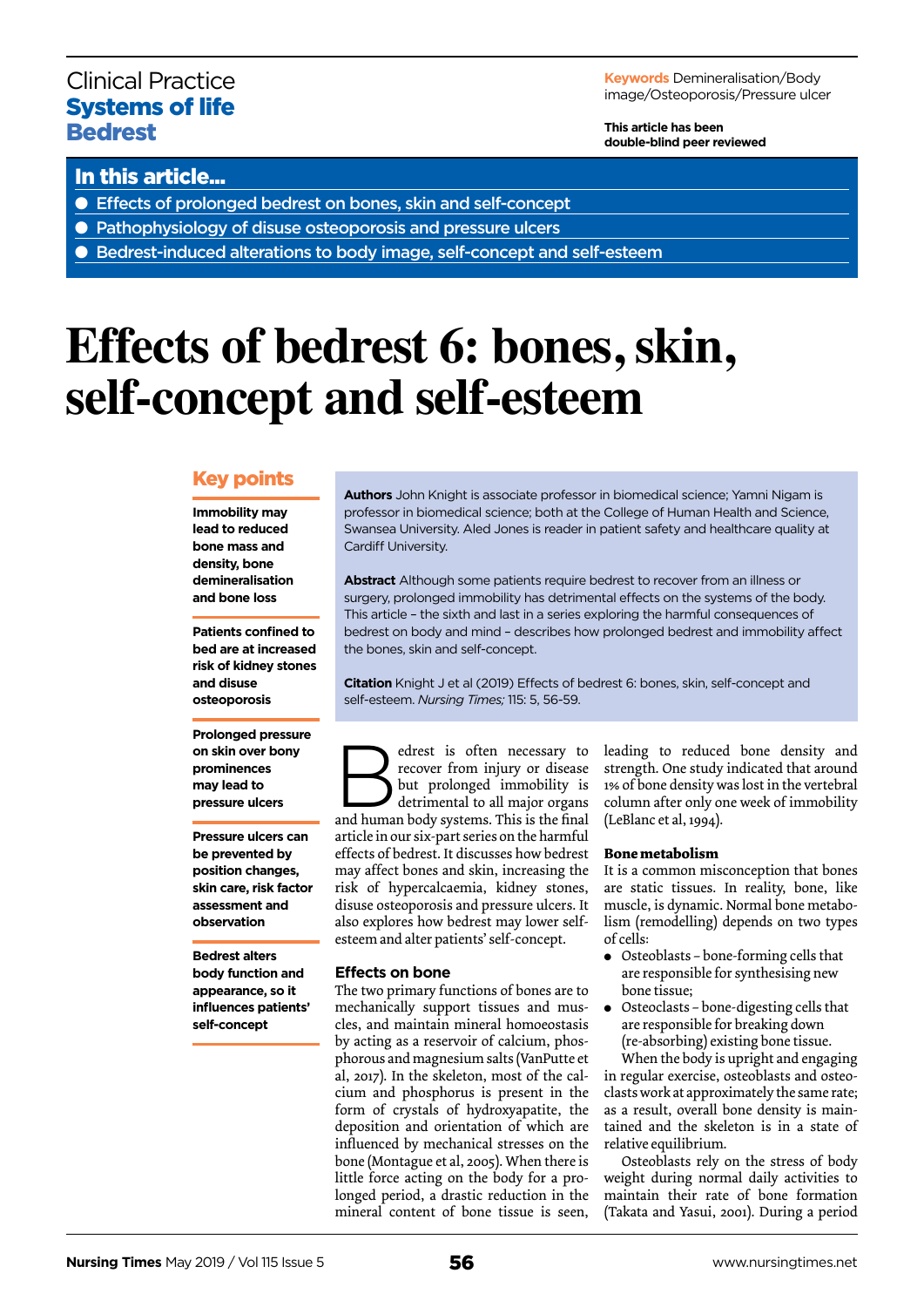of immobility, the mechanical loading of the skeleton is reduced so osteoblast activity declines, resulting in reduced bone synthesis. In the meantime, osteoclasts maintain their activity and continue to break down bone at a relatively stable rate; indeed, some studies suggest that reduced skeletal loading may even enhance osteoclast activity and, therefore, speed up bone demineralisation (Lau and Guo, 2011; Takata and Yasui, 2001). The end result is a gradual loss of bone density, leaving bones vulnerable to fracture after minor falls, during wheelchair transfers or even during physical therapy.

Bone is classified into two types:

- $\bullet$  Compact (cortical) bone dense and strong, this is primarily found in the shafts (diaphyses) of long bones such as those in the arms and legs;
- Cancellous (trabecular or spongy) bone – this is found at the epiphyses (enlarged, bulbous ends of long bones) and in the middle portions of flat bones such as the ribs and pelvis.

During periods of immobility, both compact and cancellous bone is lost, although the loss of bone occurs at a much slower rate than the loss of muscle (part 5). Cancellous bone appears to be particularly vulnerable to demineralisation.

Age can affect the rate of bone formation and resorption: the decreased production of sex hormones (see part 4) correlates with decreased bone turnover (total volume of bone re-absorbed and formed over a given period). However, surprisingly, a recent study examining bone loss after 16 days of bedrest showed that it was less pronounced in older men (those over the age of 60 years) than in their younger counterparts (Buehlmeier et al, 2017). The reasons for this have not been clearly established.

#### **Calcium levels**

Within just a few days of immobility, bone demineralisation leads to loss of calcium from bone and, therefore, a rise in plasma calcium levels; after five weeks of bedrest there is a measurable increase of up to 50ml in the amount of calcium excreted in the urine (Zerwekh et al, 2007). If immobility and bone demineralisation continue, this significantly increases the risk of renal precipitation, potentially encouraging the formation of kidney stones (see part 4). Longer periods of bedrest result in much greater reductions in bone density.

A high-calcium diet will not necessarily improve bone uptake of the mineral; instead, it may add to the excess calcium

already excreted in the urine and further increase the risk of kidney stones.

In patients with heterotopic calcification (also called myositis ossificans), excess calcium is deposited in soft tissues such as muscles, blood vessel walls and cardiac valves, where it may interfere with joint and/or muscle function, or even cause valve stenosis. This will be exacerbated by any immobility-related increase in calcium excretion.

High levels of plasma calcium (hypercalcaemia) can interfere with synaptic transmissions in the nervous system, leading to:

- Confusion;
- Muscle pain;
- Fasciculation (twitching);
- <sup>l</sup> Nausea, possibly associated with reduced appetite and anorexia (see part 4).

## *"When patients with osteoporosis resume weight-bearing activities, they may experience pain"*

#### **Bone mass and bone density**

Loss of bone mass and density may lead to osteoporosis, which renders bones increasingly fragile and liable to fracture. Fractures associated with osteoporosis, called fragility fractures, occur following skeletal stress that would not normally be expected to result in fracture, such as after a fall from standing height or lower (National Institute for Health and Care Excellence, 2012).

Many factors increase the risk of osteoporosis, including age, smoking, being female, poor diet that lacks vitamin D and/ or calcium, a family history of the disease, low body weight (and therefore reduced skeletal loading) and reduced mobility (Bit.ly/NOFOsteoporosisRisk). Prolonged bedrest reduces skeletal loading and stress, and the demineralisation and reduced skeletal mass associated with immobility are referred to as disuse osteoporosis (Lau and Guo, 2011).

When patients with osteoporosis resume weight-bearing activities after a period of bedrest, they may experience pain, most often in the back. This may be caused by:

- Vertebral fractures;
- Bone deformation;
- $\bullet$  Increased muscular tension and/or joint imbalances.

A recent review has outlined the nature, origins and treatment of pain associated with osteoporosis (Catalano et al, 2017).

Any patient experiencing pain on remobilisation requires careful assessment, as the risk of fracture is known to be significantly higher after prolonged immobility. Lost bone mass is not regained for some weeks after muscle mass and strength have returned to normal (Bloomfield, 1997).

#### **Bone marrow**

- There are two types of bone marrow:
- $\bullet$  Yellow marrow this is composed predominantly of adipose tissue (fat) and, in adults, found predominantly in the cavity that runs through the shaft of long bones such as the femur and humerus (medullary cavity);
- Red marrow the major haematopoietic tissue, this is responsible for producing erythrocytes (red blood cells), leukocytes (white blood cells) and thrombocytes (platelets). Most of it is found in the cancellous bone located in the central portion of flat bones such as the pelvis, ribs and vertebrae; smaller amounts are found in the epiphyses of major long bones (VanPutte et al, 2017).

There have been few studies examining the effects of immobility on bone marrow. However, the decreased mechanical stress on bone seen during periods of immobility appears to be associated with an increase in the amounts of yellow bone marrow (David et al, 2007).

Trudel et al (2009) proposed that extended bedrest increases the deposition of adipose tissue in regions of bones that play a key role in generating blood cells. In their study, women confined to bed for 60 days showed an increase in fat deposition of around 9% in the lumbar vertebrae, and fat levels had not returned to normal even a year after remobilisation. Immobility also appeared to foster activity in the red bone marrow, with increased production of some major leukocytes, including neutrophils and antibody-producing lymphocytes. The researchers speculated that the increase in fat deposition in bone may trigger increased red bone marrow activity.

#### **Effects on skin**

The role of the skin includes:

- Protecting underlying muscles, bones and organs;
- Regulating body temperature;
- Contributing to the sensory system.

The only areas of skin adapted to bear weight for long periods are the soles of the feet, where the outer layer (epidermis) contains an additional layer of spongy cells

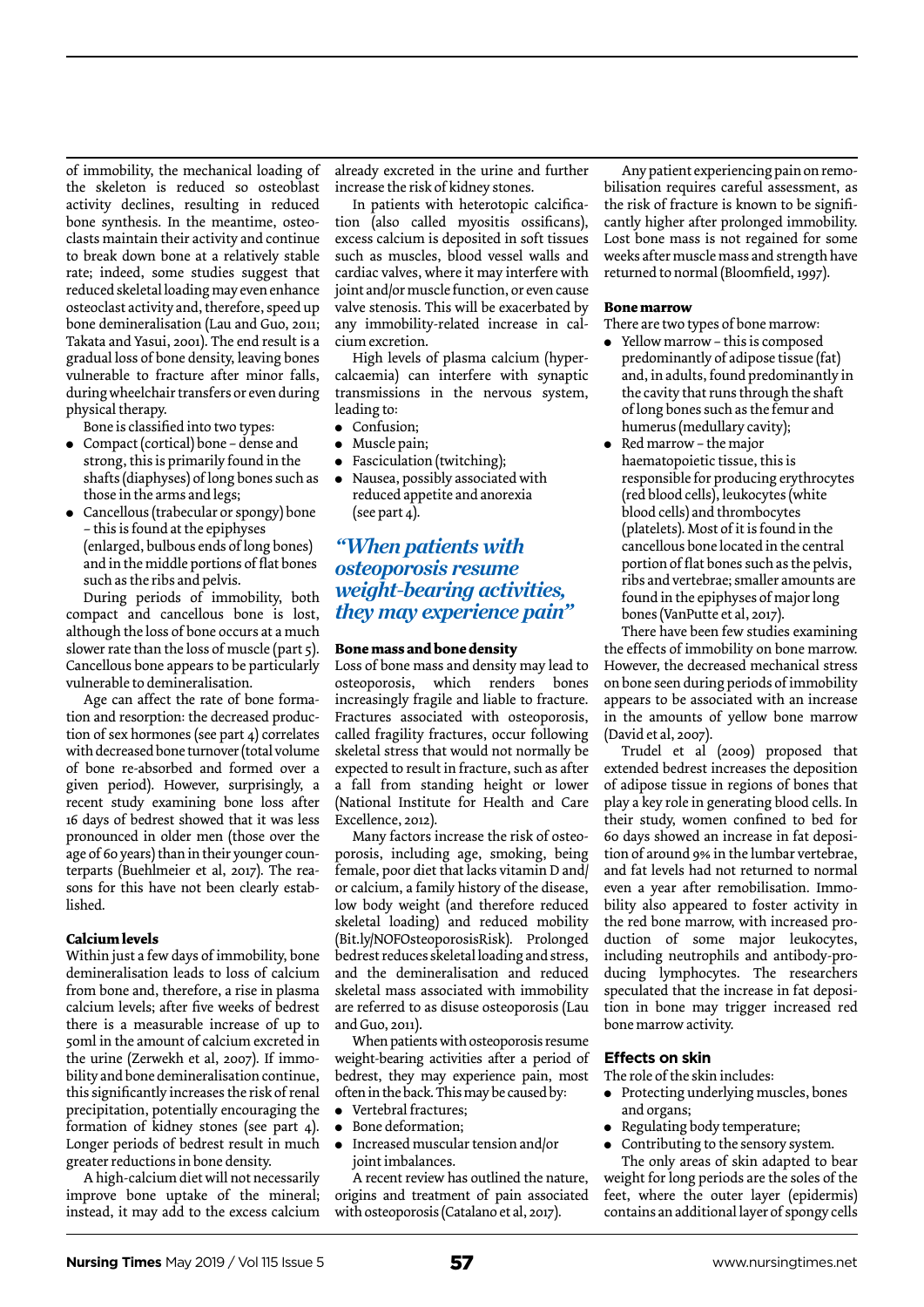## Clinical Practice Systems of life



(stratum lucidum). During bedrest, a large surface area of skin bears the weight of the body and is in constant contact with the bed. Immobility is the factor most likely to put an individual at risk of altered skin integrity.

#### **Pressure ulcers**

*Aetiology.* Usually, to relieve discomfort, people automatically shift their weight off pressure areas every few minutes, even during sleep. Patients confined to bed for long periods may be unable to do this because they have lost muscle mass and are not physically strong enough. Those with decreased sensation (for example, patients with sensory neuropathy from diabetes) may not feel the painful stimuli associated with skin damage that would normally prompt a change of position.

Without regular changes of position in bed, the prolonged pressure on the skin compresses blood vessels in the dermis, depriving both dermal and epidermal layers of blood (ischaemia), which ultimately results in the death of skin tissue (necrosis). Areas where skin is stretched tautly over bony prominences are at the highest risk of breakdown. Here, the risk of ischaemia is at its highest because blood vessels are easily compressed between the bone and a hard surface such as a bed or chair (Gulanick and Myers, 2007).

PETER LAMB

Impaired flow of lymph and blood may cause ischaemic lesions (commonly

referred to as pressure ulcers), decubitous ulcers or bedsores. Extended periods of pressure on the skin (capillary pressure >33mmHg) may result in damage and necrosis of the skin and underlying tissues as a result of ischaemia (Agrawal and Chauhan, 2012). The longer the period of bedrest or immobility and the greater the pressure exerted, the higher the risk of a pressure ulcer developing.

*At-risk patients and body sites.* Pressure ulcers occur most frequently in:

- Older patients who are immobilised;
- Patients in critical care settings;
- Patients with spinal cord injuries.

Research has shown a significant reduction in blood flow in the sacral skin of nursing home residents when in the supine position and, therefore, an increased risk of pressure ulcer formation (Källman et al, 2016). A large study of 3,233 patients aged ≥65 years showed that:

- <sup>l</sup> Around 6.2% developed pressure ulcers within two days of hospital admission;
- A majority of pressure ulcers were assessed as stage 2 (affecting the epidermis and dermal layers of the skin);
- Ulcers were most frequently located in the sacral area and on the heels (Baumgarten et al, 2006).

About 95% of all pressure ulcers occur at five sites:

- Sacrum;
- Ischial tuberosity (sitting bones);
- Greater trochanter (the bony
- prominence over the side of the hip);
- Heel;
- Ankle.

In patients who are supine, pressure ulcers tend to occur mainly on the sacrum and heels; in patients who are sitting or reclining, they tend to develop on the ischial tuberosity. Fig 1 shows the body sites at greatest risk of pressure ulcers in the reclining, sitting and lying positions.

*Risk factors and prevention.* As well as age and pre-existing medical conditions, such as diabetes, many of the predisposing factors for pressure ulcer formation can be modified with lifestyle changes. These modifiable risk factors include:

- Extended immobility recognised as the main risk factor for developing pressure ulcers, particularly in those patients who are frail and/or unable to regularly change position in bed (Anders et al, 2010);
- Poor nutrition;
- $\bullet$  High body mass index;
- Smoking.

Prevention is better than cure for pressure ulcers and this can be achieved by:

- Frequent changes of position;
- Meticulous skin care;
- Early assessment of risk factors;
- Careful ongoing observation.

The risk of pressure ulcers can also be greatly reduced by ensuring that patients